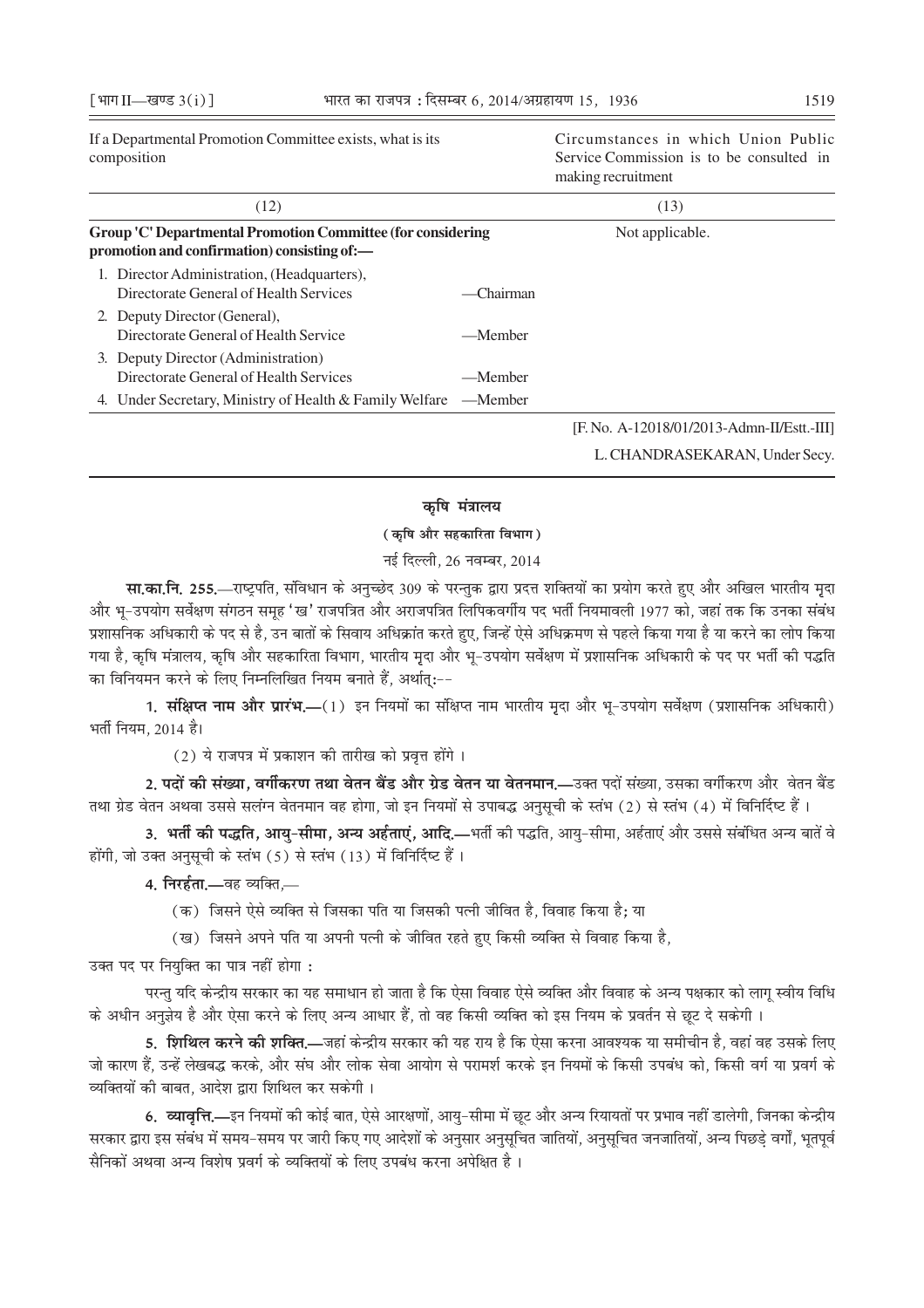| अनुसूची                                                  |                                                                                                                                                                 |                                                                |                                                                         |                                                                                                                      |                                                      |                                                                                                                                                                                                                                                                                                                                                                                                                                                                                                                                                                 |
|----------------------------------------------------------|-----------------------------------------------------------------------------------------------------------------------------------------------------------------|----------------------------------------------------------------|-------------------------------------------------------------------------|----------------------------------------------------------------------------------------------------------------------|------------------------------------------------------|-----------------------------------------------------------------------------------------------------------------------------------------------------------------------------------------------------------------------------------------------------------------------------------------------------------------------------------------------------------------------------------------------------------------------------------------------------------------------------------------------------------------------------------------------------------------|
| पद का नाम                                                | पदों की संख्या                                                                                                                                                  | वर्गीकरण                                                       | वेतन बैंड और<br>ग्रेड वेतन या<br>वेतनमान                                | चयन पद<br>या<br>अचयन पद                                                                                              | लिए आयु-सीमा                                         | सीधे भर्ती किए जाने वाले व्यक्तियों के                                                                                                                                                                                                                                                                                                                                                                                                                                                                                                                          |
| (1)                                                      | (2)                                                                                                                                                             | (3)                                                            | (4)                                                                     | (5)                                                                                                                  |                                                      | (6)                                                                                                                                                                                                                                                                                                                                                                                                                                                                                                                                                             |
| प्रशासनिक<br>अधिकारी                                     | $01*$ (2014)<br>(*कार्यभार के<br>आधार पर<br>परिवर्तन किया<br>जा सकता है।)                                                                                       | साधारण केन्द्रीय<br>सेवा, समूह 'ख'<br>राजपत्रित<br>(अनुसचिवीय) | वेतन बैंड-2,<br>$9,300-$<br>34,800 रुपये<br>+ ग्रेड वेतन<br>4,600 रुपये | चयन                                                                                                                  |                                                      | लागू नहीं होता                                                                                                                                                                                                                                                                                                                                                                                                                                                                                                                                                  |
| और अन्य अर्हताएं                                         | सीधे भर्ती किए जाने वाले व्यक्तियों के लिए अपेक्षित शैक्षिक                                                                                                     |                                                                |                                                                         | सीधी भर्ती किए जाने वाले व्यक्तियों के<br>लिए आयु एवं शैक्षिक अर्हताएं प्रोन्नति<br>व्यक्तियों की दशा में लागू होंगी |                                                      | परिवीक्षा की अवधि,<br>यदि कोई हो।                                                                                                                                                                                                                                                                                                                                                                                                                                                                                                                               |
|                                                          | (7)                                                                                                                                                             |                                                                |                                                                         | (8)                                                                                                                  |                                                      | (9)                                                                                                                                                                                                                                                                                                                                                                                                                                                                                                                                                             |
| लागू नहीं होता                                           |                                                                                                                                                                 |                                                                |                                                                         | लागू नहीं होता                                                                                                       | प्रोन्नत किये जाने वाले<br>व्यक्तियों के लिए दो वर्ष |                                                                                                                                                                                                                                                                                                                                                                                                                                                                                                                                                                 |
|                                                          | भर्ती की पद्धति: भर्ती सीधे होगी या प्रोन्नति द्वारा या<br>प्रतिनियुक्ति/आमेलन द्वारा होगी तथा विभिन्न पद्धतियों<br>द्वारा भरी जाने वाली रिक्तियों की प्रतिशतता |                                                                |                                                                         | प्रोन्नति/प्रतिनियुक्ति/आमेलन किया जाएगा                                                                             |                                                      | प्रोन्नति या प्रतिनियुक्ति/आमेलन द्वारा भर्ती की दशा में वे श्रेणियां जिनसे                                                                                                                                                                                                                                                                                                                                                                                                                                                                                     |
|                                                          | (10)                                                                                                                                                            |                                                                |                                                                         | (11)                                                                                                                 |                                                      |                                                                                                                                                                                                                                                                                                                                                                                                                                                                                                                                                                 |
| प्रोन्नति द्वारा जिसके न हो सकने पर प्रतिनियुक्ति द्वारा |                                                                                                                                                                 |                                                                | हो।                                                                     |                                                                                                                      |                                                      | वेतन बैंड-2, 9,300--34,400 रुपए + ग्रेड वेतन 4,200 रुपये में ऐसे कार्यालय<br>अधीक्षक जिन्होंने उस श्रेणी में पांच वर्ष नियमित सेवा की हो और प्रशासन,<br>स्थापन और लेखा के क्षेत्र में 2 सप्ताह का प्रशिक्षण सफलतापूर्वक पूरा किया<br>टिप्पण 1 : जहां ऐसे कनिष्ठ व्यक्तियों के संबंध में, जिन्होंने अपनी अर्हक या<br>पात्रता सेवा पूरी कर ली है, प्रोन्नति के लिए विचार किया जा रहा हो, वहां उनके<br>ज्येष्ठ व्यक्तियों के संबंध में भी विचार किया जाएगा परंतु यह तब जब कि उसके<br>द्वारा की गई ऐसी अर्हक या पात्रता सेवा, अपेक्षित अर्हक या पात्रता सेवा के आधे |
|                                                          |                                                                                                                                                                 |                                                                |                                                                         | अवधि सफलतापूर्वक पूरी कर ली हो।                                                                                      |                                                      | से अधिक से या दो वर्ष से, इनमें से जो भी कम हो, कम न हो और उन्होंने<br>अपने ऐसे कनिष्ठ व्यक्तियों सहित, जिन्होंने ऐसी अर्हक या पात्रता सेवा पहले ही<br>पूरी कर ली है, अगली उच्चतर श्रेणी में प्रोन्नति के लिए अपनी परिवीक्षा की                                                                                                                                                                                                                                                                                                                                 |
|                                                          |                                                                                                                                                                 |                                                                |                                                                         |                                                                                                                      |                                                      | टिप्पण 2: प्रोन्नति के लिए न्यूनतम अर्हक सेवा की संगणना करने के प्रयोजन<br>के लिए, किसी अधिकारी द्वारा 1 जनवरी, 2006 से या उस तारीख से, जिसको                                                                                                                                                                                                                                                                                                                                                                                                                   |

छठे वेतन आयोग की सिफारिशों पर आधारित पुनरीक्षित वेतन संरचना का .<br>विस्तार किया गया है, पूर्व नियमित आधार पर की गई सेवा को उक्त आयोग की सिफारिशों के आधार पर विस्तारित तत्स्थानी ग्रेड वेतन या वेतनमान में की गई सेवा समझा जाएगा।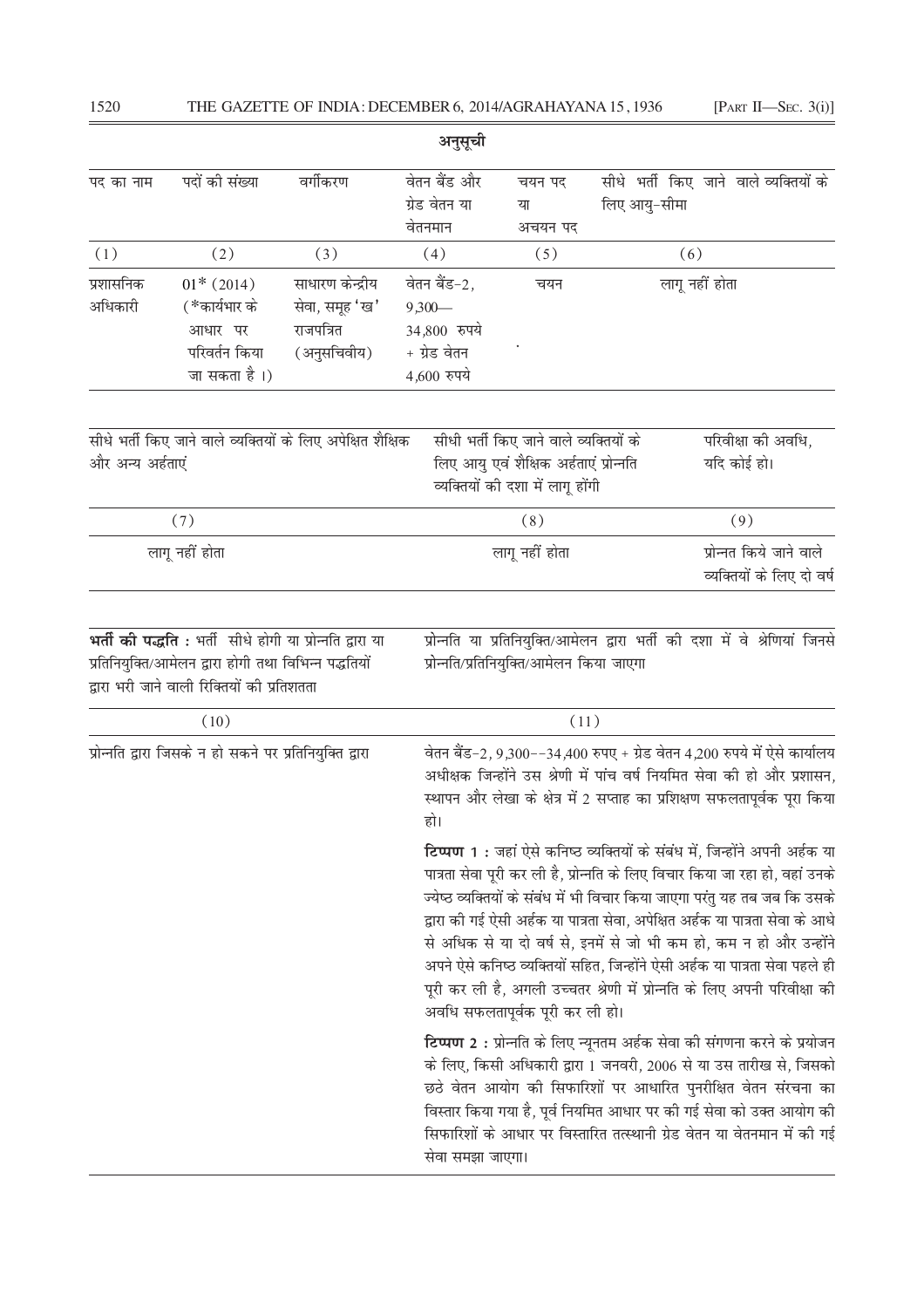$(11)$ 

# प्रतिनियक्ति

केन्द्रीय सरकार के ऐसे अधिकारी:

(क) (i) जो मूल काडर या विभाग में नियमित आधार पर सदुश पद धारण किये हुए है: या

 $(iii)$  जिन्होंने मल काडर या विभाग में वेतन बैंड-2, 9,300--34,800 रुपए + ग्रेड वेतन 4,200 रुपये या समतुल्य में नियमित आधार पर नियुक्ति के पश्चात् उस श्रेणी में पाँच वर्ष सेवा की हो।

(ख) निम्नलिखित शैक्षिक अर्हता और अनुभव रखता हो।

(i) मान्यताप्राप्त विश्वविद्यालय या संस्थान से बेचलर डिग्री।

(ii) प्रशासन, स्थापन या लेखा के मामले में दो वर्ष का अनुभव।

टिप्पण 1: पोषक प्रवर्ग के ऐसे विभागीय अधिकारी, जो प्रोन्नति की सीधी पंक्ति में है, प्रतिनियुक्ति पर नियुक्ति के लिए विचार किये जाने के पात्र नहीं होंगे। इसी प्रकार प्रतिनियुक्ति व्यक्ति प्रोन्नति द्वारा नियुक्ति की लिए विचार किये जाने के पात्र नहीं होंगे।

टिप्पण 2 : प्रतिनियुक्ति की अवधि, जिसके अंतर्गत केन्द्रीय सरकार के उसी या किसी अन्य संगठन या विभाग में इस नियक्ति से ठीक पहले धारित किसी अन्य काडर बाहय पद पर प्रतिनियुक्ति की अवधि है साधरणतया 3 वर्ष से अधिक नहीं होगी। प्रतिनियक्ति द्वारा नियक्ति के लिए अधिकतम आय-सीमा आवेदन प्राप्त करने की अंतिम तारीख को 56 वर्ष से अधिक नहीं होगी।

टिप्पण 3: प्रतिनियुक्ति या आमेलन के आधार पर नियुक्ति के प्रयोजन के लिए किसी अधिकारी द्वारा, 01 जनवरी, 2006 से पहले या उस तारीख से जिससे छठे केन्द्रीय वेतन आयोग की सिफारिशों पर आधारित पुनरीक्षित वेतन संरचना का विस्तार किया गया है. नियमित आधार पर की गई सेवा को. सिवाय उस दशा के, जहां एक से अधिक पूर्व पुनरीक्षित वेतनमान का साधारण ग्रेड वेतन या वेतनमान सहित एक श्रेणी में विलय हो गया है और वहां यह लाभ केवल उस पद पर विस्तारित होगी जिसके लिए ग्रेड वेतन या वेतनमान बिना किसी उन्नयन का साधारण प्रतिस्थापन ग्रेड है उक्त वेतन आयोग की सिफारिश पर आधारित विस्तृत ततुस्थानी ग्रेड वेतन या वेतनमान पर की गई सेवा समझी जाएगी।

| यदि विभागीय प्रोन्नति समिति है तो उसकी संरचना | भर्ती करने में किन परिस्थितियों में संघ लोक सेवा<br>आयोग से परामर्श किया जाएगा |
|-----------------------------------------------|--------------------------------------------------------------------------------|
| (12)                                          | (13)                                                                           |

| समूह 'ख' विभागीय प्रोन्नति समिति (प्रोन्नति और पुष्टि पर विचार करने          |         | संघ लोक सेवा आयोग से परामर्श की आवश्यकता |
|------------------------------------------------------------------------------|---------|------------------------------------------|
| लिए) जिसमें निम्नलिखित होंगे:-                                               |         | नहीं है।                                 |
| 1. मुख्य मृदा सर्वेक्षण अधिकारी, भारतीय मृदा और भू-उपयोग सर्वेक्षण --अध्यक्ष |         |                                          |
| 2. अवर सचिव, (प्राकृतिक संसाधन प्रबंधन/वर्षा सिंचित कृषि प्रणाली             |         |                                          |
| प्रभाग), कृषि और सहकारिता विभाग                                              | ––सदस्य |                                          |
| 3. मृदा सर्वेक्षण अधिकारी, मुख्यालय/क्षेत्रीय कार्यालय भारतीय मृदा           |         |                                          |
| भू-उपयोग सर्वेक्षण                                                           | ––सदस्य |                                          |
| समूह 'ख' विभागीय पुष्टि समिति (परिवीक्षा) के लिए उपरोक्त के                  |         |                                          |
| अनुसार।                                                                      |         |                                          |

[फा. सं. 16-2/2013-एनआरएम-II] एस. एन. मीणा, उप सचिव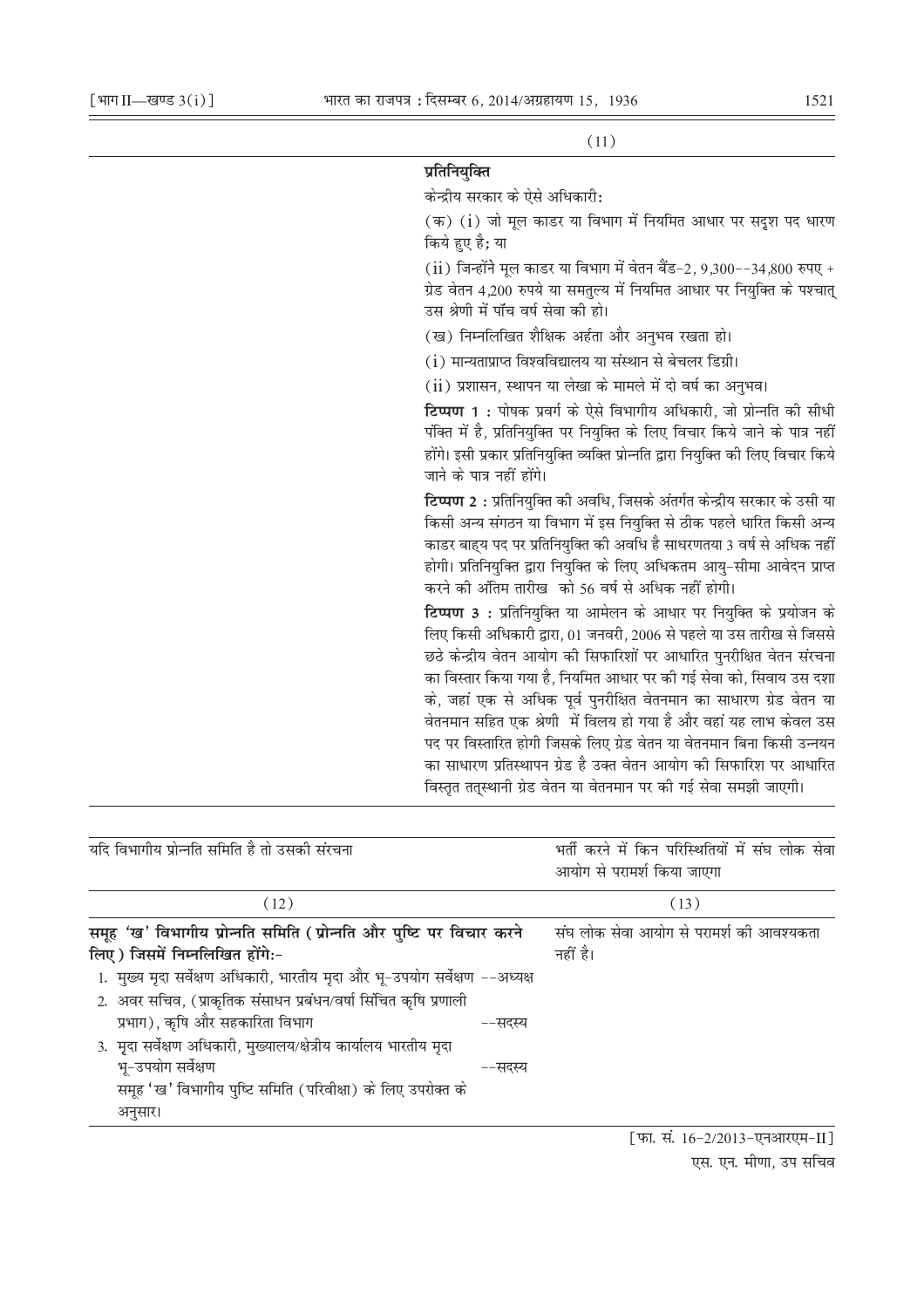### **MINISTRY OF AGRICULTURE**

#### **(Department of Agriculture and Co-operation)**

New Delhi, the 26th November, 2014

**G.S.R. 255.—**In exercise of the powers conferred by the proviso to article 309 of the Constitution and in supersession of the All India Soil and Land Use Survey Organisation (Group 'B' Gazetted and Non-Gazetted Ministerial Posts) Recruitment Rules, 1977, in so far as they relates to the post of Administrative Officer, except as respects thing done or omitted to be done before such supersession, the President hereby makes the following rules regulating the method of recruitment to the post of Administrative Officer in the Soil and Land Use Survey of India, Department of Agriculture and Co-operation, Ministry of Agriculture, namely:—

**1. Short title and commencement.—** (1) These rules may be called the Soil and Land Use Survey of India (Administrative Officer) Recruitment Rules, 2014.

(2) They shall come into force on the date of their publication in the Official Gazette.

**2. Number of posts, classification, and pay band and grade pay or pay scale.—** The number of the said post, its classification, and the Pay Band and Grade Pay or pay scale attached thereto, shall be as specified in columns (2) to (4) of the Schedule annexed to these rules.

**3. Method of recruitment, age limit and other qualifications, etc.—**The method of recruitment, age limit, qualifications and other matters relating there to shall be as specified in columns (5) to (13) of the aforesaid Schedule.

**4. Disqualification.—** No Person, -

(a) who has entered into or contracted a marriage with a person having aspouse living, or

(b) who, having a spouse living, has entered into or contracted a marriage with any person,

shall be eligible for appointment to the said post:

Provided that the Central Government may, if satisfied that such marriage is permissible under the personal law applicable to such person and the other party to the marriage and that there are other grounds for so doing, exempt any person from the operation of this rule.

**5. Power to relax.—** Where the Central Government is of the opinion that it is necessary or expedient so to do, it may, by order and for reasons to be recorded in writing and in consultation with the UPSC, relax any of the provisions of these rules with respect to any class or category of persons.

**6. Saving.—** Nothing in these rules shall affect reservation, relaxations of age limit and other concessions required to be provided for the Scheduled Castes, the Scheduled Tribes, the Other Backward Classes, Ex- Servicemen and other special categories of persons in accordance with the orders issued by the Central Government from time to time in this regard.

|                                                                      |                                                                       |                                                                                                                       | SCHEDULE                                                             |                                                     |                                  |  |
|----------------------------------------------------------------------|-----------------------------------------------------------------------|-----------------------------------------------------------------------------------------------------------------------|----------------------------------------------------------------------|-----------------------------------------------------|----------------------------------|--|
| Name of the<br>post                                                  | Number of<br>post                                                     | Classification                                                                                                        | Pay Band and<br>Grade Pay or<br>pay scale                            | Whether selection<br>post or non-<br>selection post | Age-limit for direct<br>recruits |  |
| (1)                                                                  | (2)                                                                   | (3)                                                                                                                   | (4)                                                                  | (5)                                                 | (6)                              |  |
| Administrative<br>Officer                                            | $1*(2014)$<br>*(Subject to<br>variation<br>dependent<br>on workload.) | <b>General Central</b><br>Service, Group<br>'B' Gazetted<br>Ministerial.                                              | Pay Band-2,<br>$(Rs. 9300 -$<br>34800) with<br>Grade Pay<br>Rs. 4600 | Selection                                           | Not Applicable                   |  |
| Educational and other qualifications required for<br>direct recruits |                                                                       | Whether age and educational<br>qualifications prescribed for<br>direct recruits will apply in the<br>case of promotes |                                                                      | Period of probation, if any                         |                                  |  |
| (7)<br>Not applicable.                                               |                                                                       |                                                                                                                       | (8)<br>Not applicable                                                |                                                     | (9)<br>Two years for promotees   |  |

**SCHEDULE**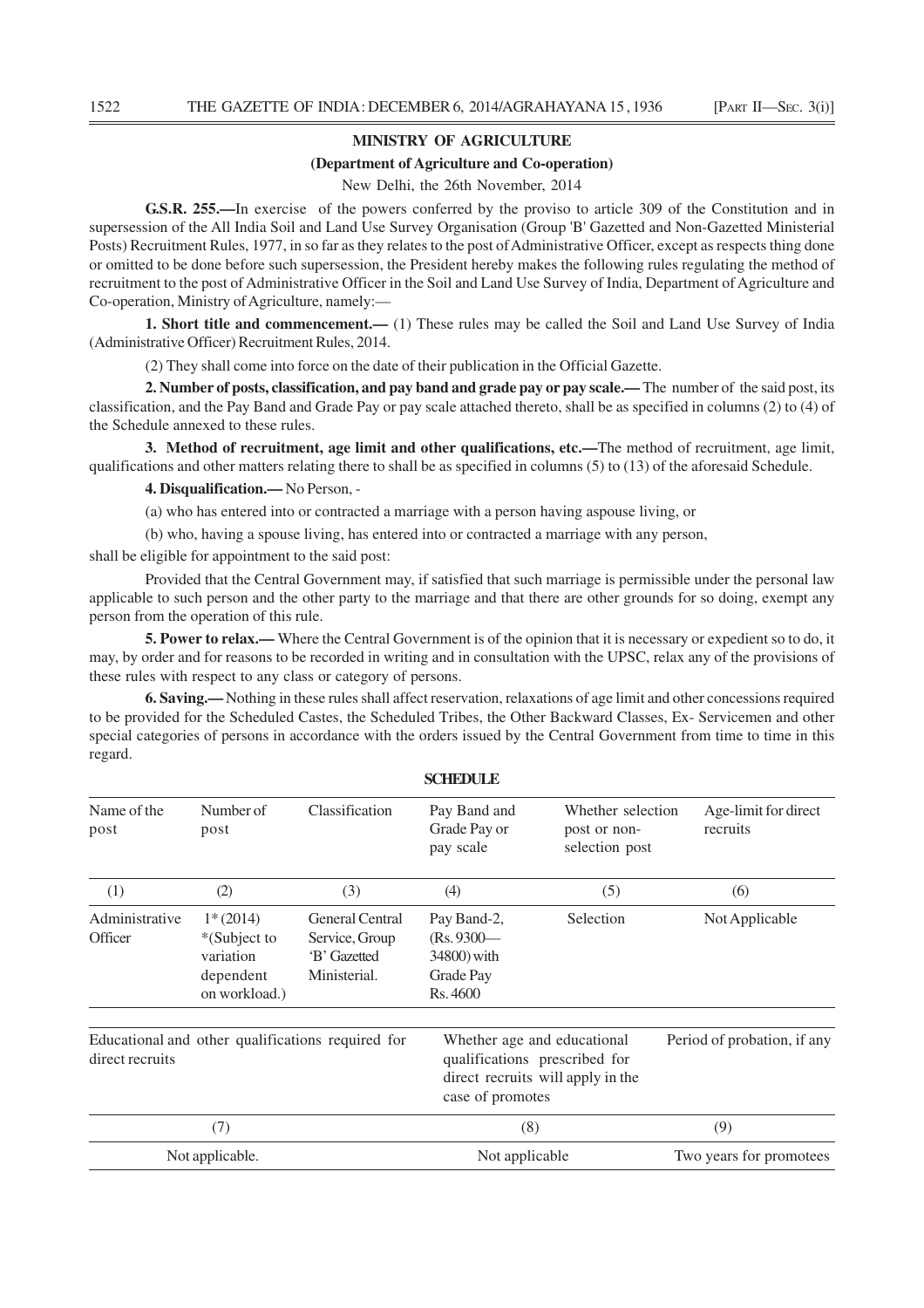and percentage of the vancancies to be filled by various absorption to be made methods

**Method of recruitment :** Whether by direct recruitment In case of recruitment by promotion/deputation/ or by promotion or by deputation or by abrorption absorption, grades from which promotion/deputation/

| (10)                                      | (11)                                                                                                                                                                                                                                                                                                                                                                                                                                                                                                                                                    |  |  |  |
|-------------------------------------------|---------------------------------------------------------------------------------------------------------------------------------------------------------------------------------------------------------------------------------------------------------------------------------------------------------------------------------------------------------------------------------------------------------------------------------------------------------------------------------------------------------------------------------------------------------|--|--|--|
| By promotion, failing which by deputation | <b>Promotion:</b>                                                                                                                                                                                                                                                                                                                                                                                                                                                                                                                                       |  |  |  |
|                                           | Office Superintendent in the Pay Band 2, Rs. 9300-34800 with<br>Grade Pay of Rs. 4200 with five years' regular service in the<br>grade and have successfully completed two weeks training in<br>the field of Administration, Establishment and Accounts.                                                                                                                                                                                                                                                                                                |  |  |  |
|                                           | Note 1:—Where juniors who have completed their qualifying<br>or eligibility service are being considered for promotion, their<br>seniors would also be considered provided they are not short<br>of the requisite qualifying or eligibility service by more than<br>half of such qualifying or eligibility service or two years,<br>whichever is less, and have successfully completed their<br>probation period for promotion to the next higher grade<br>alonwith their juniors who have already completed such<br>qualifying or eligibility service. |  |  |  |
|                                           | Note 2 :—For the purpose of computing minimum qualifying<br>service for promotion, the service renderd on a regular basis<br>by an officer prior to 1st January, 2006 or the date from which<br>the revised pay structure based on the Sixth Central Pay<br>Commission recommendations has been extended, shall be<br>deemed to be service rendered in the corresponding pay or<br>pay scale extended based on the recommendations of the Pay<br>Commission.                                                                                            |  |  |  |
|                                           | Deuptation: Officers of the Central Government:                                                                                                                                                                                                                                                                                                                                                                                                                                                                                                         |  |  |  |
|                                           | (A)<br>Holding analogous posts on regular basis in the<br>(i)<br>parent cadre of department; or                                                                                                                                                                                                                                                                                                                                                                                                                                                         |  |  |  |
|                                           | With five years' service in the Grade rendered after<br>(i)<br>appointment thereto on a regular basis in posts in<br>PB-2, Rs. 9300-34800 with Grade Pay of Rs. 4200 or<br>equivalent in the parent cadre or department; and                                                                                                                                                                                                                                                                                                                            |  |  |  |
|                                           | (B) Possessing the following Educational Qualification and<br>experience:-                                                                                                                                                                                                                                                                                                                                                                                                                                                                              |  |  |  |
|                                           | Bachelors Degree from a recognized University or<br>(i)<br>Institute.                                                                                                                                                                                                                                                                                                                                                                                                                                                                                   |  |  |  |
|                                           | (ii) Two years experience in Administration, Establishment<br>and Accounts matters.                                                                                                                                                                                                                                                                                                                                                                                                                                                                     |  |  |  |
|                                           | Note 1 :- The departmental officers in the feeder category<br>who are in the direct line of promotion shall be eligible for<br>consideration for appointment on deputation. Similarly<br>deputationists shall not be eligible for consideration of<br>appointment by promotion.                                                                                                                                                                                                                                                                         |  |  |  |
|                                           | Note 2:—Period of deputation including period of deputation<br>spent in any other ex-cadre post held immediately preceding<br>this appointment in the same or some other organisation or<br>department of the Central Government shall ordinarily not<br>exceed three years. (The maximum age limit for appointment by<br>deputation shall not be exceeding 56 years as on the closing<br>date of receipt of applications.)                                                                                                                             |  |  |  |